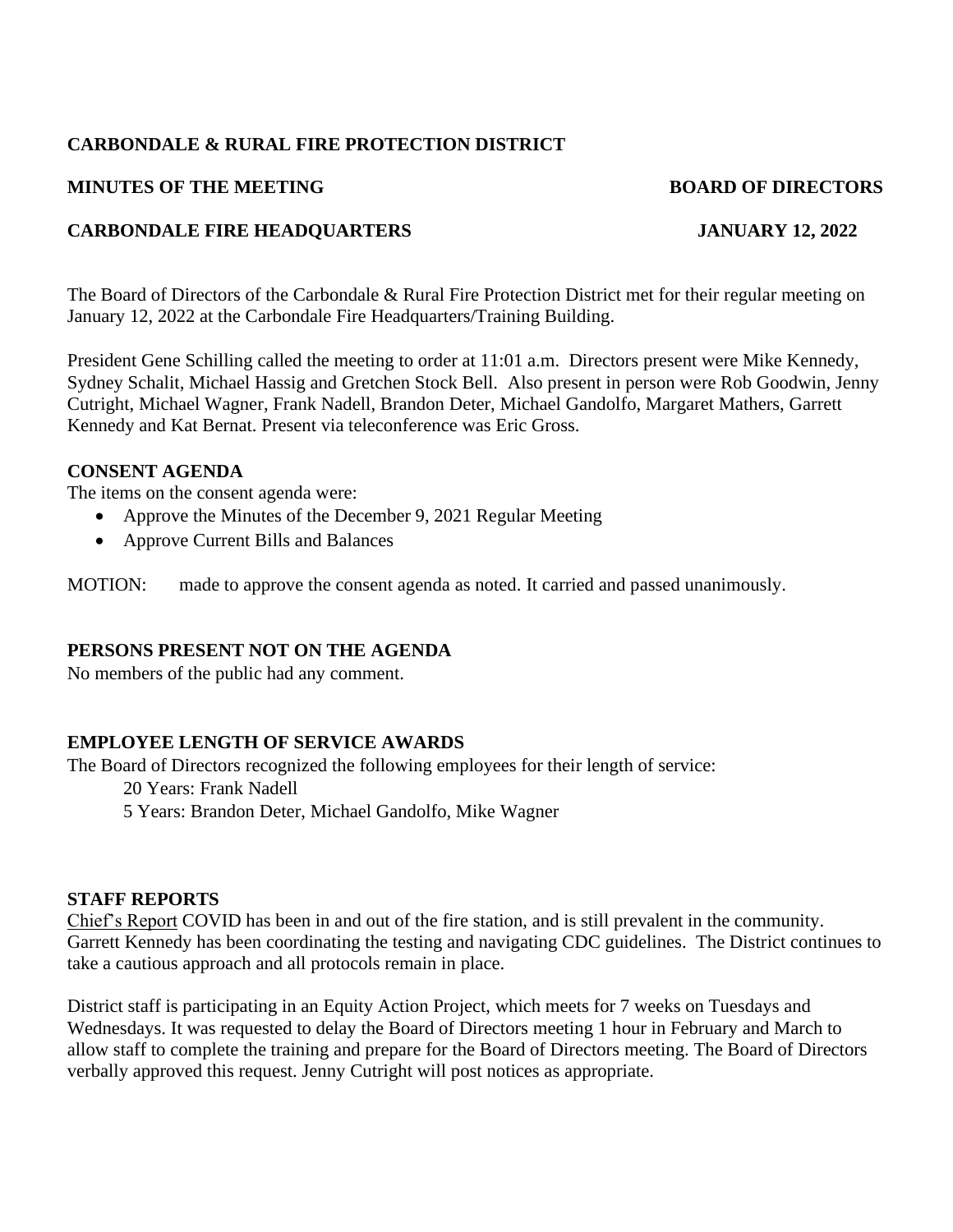The application for the SAFER grant is in process. If approved, it will fund positions for 3 years for 14 additional responders., making each shift 10 and dividing the staffing between Stations 81, 82, and 84. Discussion regarding future funding for positions and the staffing plan followed. It was noted that call volume increased almost 15% in 2021 and is expected to continue to rise.

Staff is working on a Colorado Department of Public Health and Environment grant for ½ an ambulance and a Garfield County Federal Mineral Lease District grant for an ATV For wildland and rescue response.

Attorney's Report The negotiation with Aspen Glen has been slow. The agreement was almost finalized then Aspen Glen changed requirements necessitating a new discussion with the Board of Directors. Discussion regarding the easement negotiations followed. Eric Gross was directed to continue negotiations and to explore all options regarding the easement and to be aware of any adverse announcements or notices that may be sent on behalf of Aspen Glen to homeowners.

# **BOND PROJECTS**

Despite numerous delays the training building project is still close to the original budgeted cost and on schedule to be completed in February with props installed after and ready for use by the end of March.

### **MAY 2022 ELECTION**

Appoint Designated Election Official, 2022-001 Jenny Cutright was designed the Carbondale & Rural Fire Protection District election official.

MOTION: to adopt Resolution 2022-001, A Resolution Appointing a Designated Election Official and Authorizing Designated Election Official to Cancel Election. It carried and passed unanimously.

Election Format Discussion the type of election to hold followed. It was decided to hold a mail ballot election. A resolution for a mail ballot election will be presented at the next regular Board of Directors meeting.

# **NEW BUSINESS**

Posting Places Resolution, 2022-002

MOTION: to approve Resolution 2022-002, A Resolution of the Board of Directors of the Carbondale & Rural Fire Protection District Establishing the Public Places for Posting Notice to Comply with the Provisions of C.R.S. 24-6-402 and 32-1-903(2). It carried and passed unanimously.